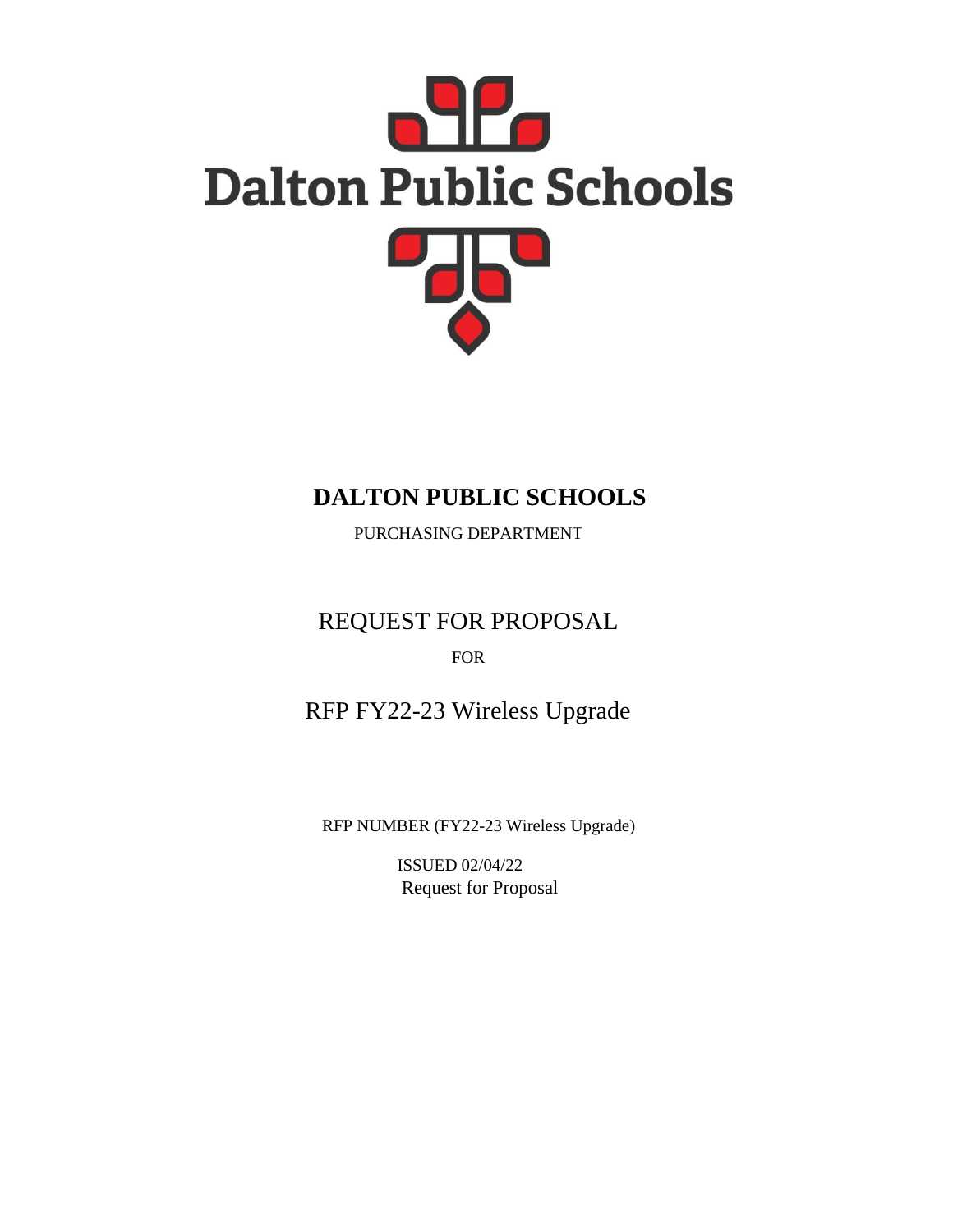### To: All Proposers

The Dalton Public School System invites you to submit a proposal for Wireless upgrade for Dalton Public Schools (see specifications) in Dalton, Georgia. Proposal quoted shall remain effective for up to 36 months provided all parties are in agreement.

Responses to this request shall be submitted in a sealed envelope marked "**RFP No. FY22-23 Wireless Upgrade RFP**" Proposals may be mailed or delivered to the Dalton Public School System, Technology Department, 201 E. Franklin St., Dalton, Georgia 30721 Attn: Irene Jones or hand delivered to the Technology Department prior to proposal opening time.

Proposals will be opened at the Dalton Public Schools Technology Department @ 201 E. Franklin St. on **03/04/2022 at 1PM.** (No awards of any kind are made at the time of RFP opening)

Proposers are required to use the enclosed specifications' forms. They are instructed to read carefully all items, conditions and specifications in this letter and the attached pages before completing their proposal.

The Dalton Public School System reserves the right to accept or reject any and all proposals, and to waive any irregularity in proposals received to award the entire RFP to one vendor or to make awards by groups or line items, whichever is in the best interest of the Dalton Public School System.

Any questions concerning this RFP may be forwarded to: stuart.davis@dalton.k12.ga.us , [Irene.jones@dalton.k12.ga.us,](mailto:Irene.jones@dalton.k12.ga.us) and jorge.miranda@dalton.k12.ga.us

Your interest and participation is solicited and appreciated.

Sincerely,

Stuart Davis Director of Technology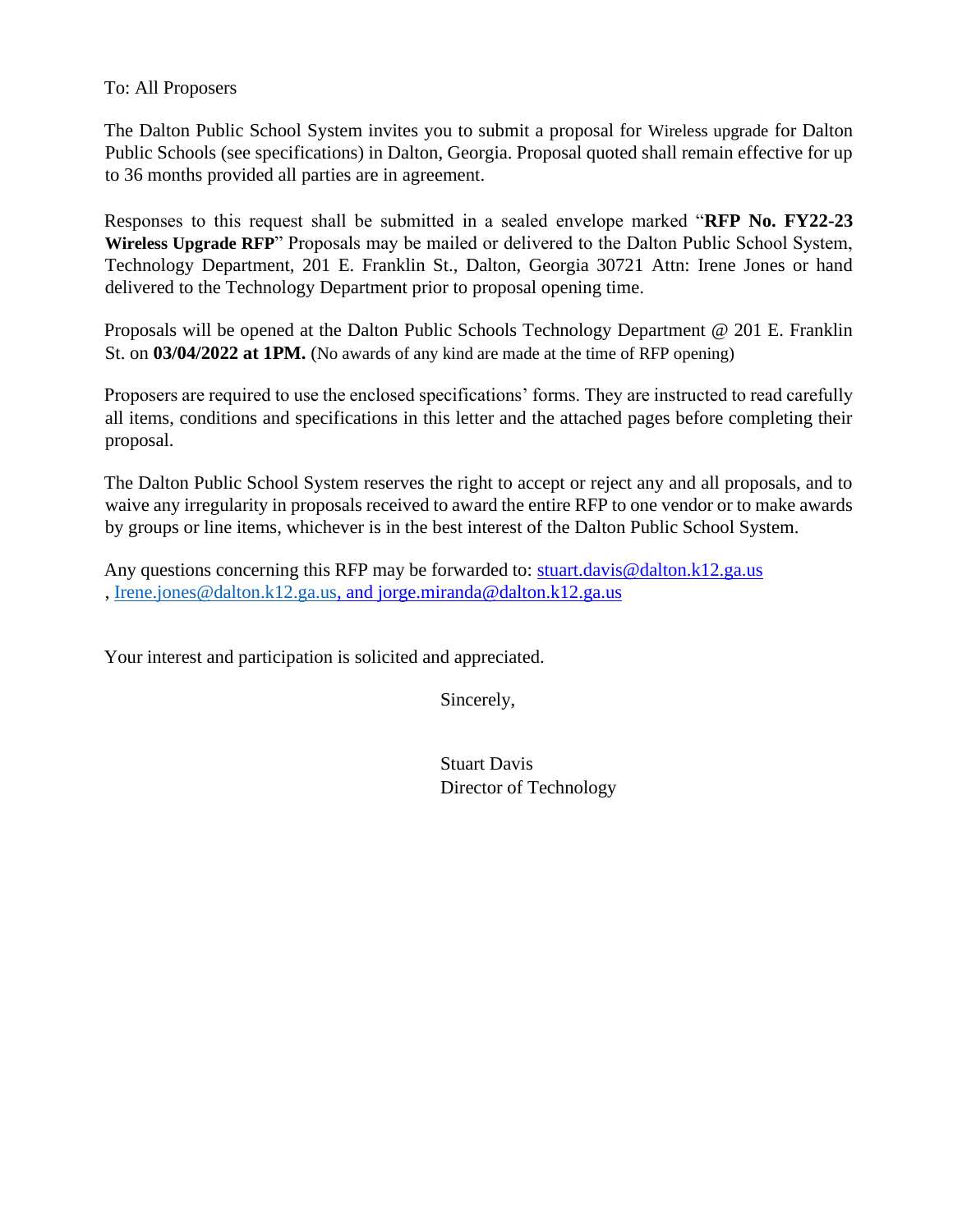### **General Terms and Conditions**

1. RFPs should be mailed in ample time to assure delivery prior to the RFP opening date and time.

Mailing Address:

Dalton Public School System 201 E. Franklin St. Dalton, Georgia 30721 Attn: Irene Jones

RFPs may be hand delivered to the Technology Department, Dalton Public School System prior to bid opening time.

- 2. RFPs must be submitted in **searchable PDF format on flash drive**, as well as a printed copy.
- 3. RFPs must be on the specification forms provided within the Request for Proposals, sealed within an envelope marked as shown in the cover letter.

**No awards of any kind are made at the time of RFP opening.** A copy of the RFP tabulation and/or the awards will be available upon request for any vendor who submitted a RFP. This information may be obtained after the bid has been awarded. Results will be placed on our website **after 03/04/2022**.

- 4. RFPs submitted must include any AND all freight and handling cost. The Dalton Public School System will pay no additional charges.
- 5. The proposer's and manufacturer's representative's responsibilities to the Dalton Public Schools include, but are not limited to, handling any problems with products supplied and any necessary instruction on use and upkeep.
- 6. When an article of particular make or trade name is specified, it is meant to establish a quality standard and is not intended to eliminate competing articles of equal quality. Proposers are at liberty to quote on substitutions provided complete specifications are included with the RFP. Vendor is also required to describe all exceptions to our specifications and include a color photo. We need the URL for the manufacturer website for the product listed. If no substitutions are indicated, it will be assumed the quotations are based on our specifications.
- 7. Samples may be requested for comparison purposes. Samples, when required, must be furnished free of expense to Dalton Public Schools, and must be tagged with the proposers' name and item number. If samples are not used or destroyed in testing, the bidder must claim them within thirty (30) days from date of RFP or they will become the property of the school system. If there is a sample of the item within 50 miles that can be viewed please let us know.
- 8. Time of delivery is a part of this consideration and must be stated in definite terms and must be adhered to completely. Delivery must be complete on or before the specified date.
- 9. No partial payment will be made. The total amount of each purchase order will be paid only after the complete order has been received in good condition. The final inspection and approval must be made by an authorized representative of the Dalton Public School System.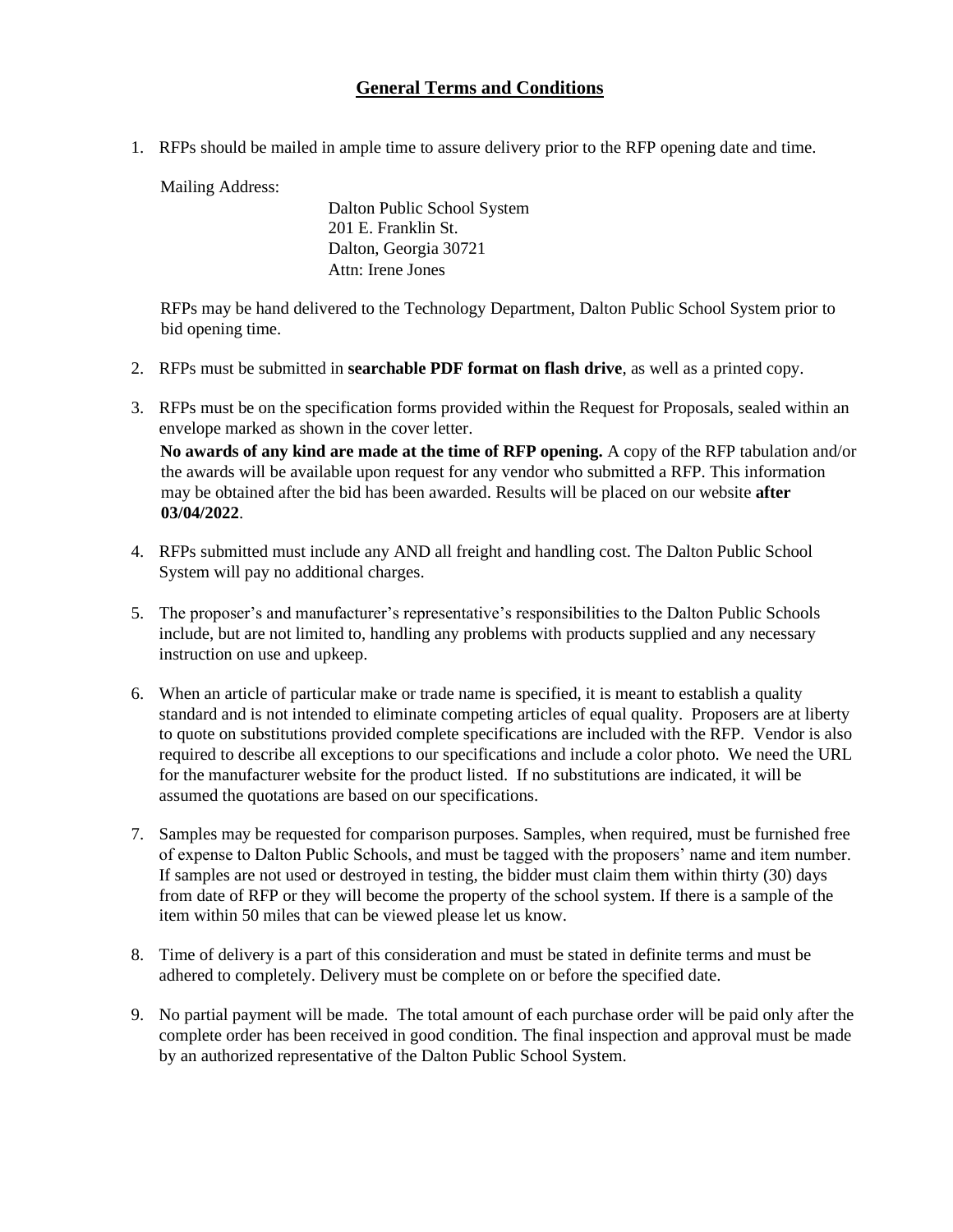10. The proposer, by submitting their proposals, certifies that to the best of their knowledge, neither they nor any of their suppliers discriminate against any employee or applicant for employment because of

race, religion, color, sex or national origin.

- 11. Quantities may vary due to budget and student enrollment.
- 12. Dalton Public Schools has the right to award the entire RFP to one vendor or to separate the RFP and order by line item. We will do whatever is in the best interest of the school system.
- 13. All vendors must have an office within 100 miles of the school system. Preference will be given to vendors that are centrally located within Dalton/Whitfield County.
- 14. Please include 3 outside references where you have done work similar to the specifications in this bid within the last 5 years. Please include a name and phone number that we might contact. See attached form.
- 15. Proposals must include proof of relevant qualifications such as certifications, etc. for personnel working on the project.
- 16. Winning bidder agrees to provide recent background check information to Dalton Public Schools for all contracted and subcontracted personnel required to work at any of Dalton Public School facilities.
- 17. All bidders must include a name and phone number that we might reach someone in your organization with any questions about your proposal.
- 18. Please include the name of the sales person or account executive that will be handling our account after the RFP is awarded and we submit purchase orders.
- 19. The Contractor shall keep himself fully informed of all existing and future State and Federal laws, all regulations of the various departments and agencies of the State of Georgia, local ordinances, codes and regulations in any manner affecting those engaged or employed in the work, or the materials used in work, or in any way affecting the conduct of the work and of all such orders and decrees of bodies or tribunals having jurisdiction or authority over the same.
- 20. The contractor shall notify the Owner in writing of the names and addresses (in the RFP packet) of all proposed subcontractors necessary to execute specifications of this RFP. Subcontractors will not be recognized as having a direct relationship with the Owner. The person engaged in the work, including employees of subcontractors and suppliers will be considered employees of the provider and their work shall be subject to the provisions of the agreement. References in the documents to actions required of the subcontractors, manufacturers, suppliers, or any person, other than the provider or the owner shall be interpreted as requiring the provider shall require such subcontractor, manufacturer, supplier, or any person to perform the specified action. A subcontractor for any part of the work must have experience on similar work and, if required, furnish the owner with a list of projects.
- 21. The company shall not assign any interest in this contractual agreement and shall not transfer any interest in the same without prior written consent of the Board.
- 22. No reports, information, or data given to or prepared by the company under this contractual agreement shall be available to any individual.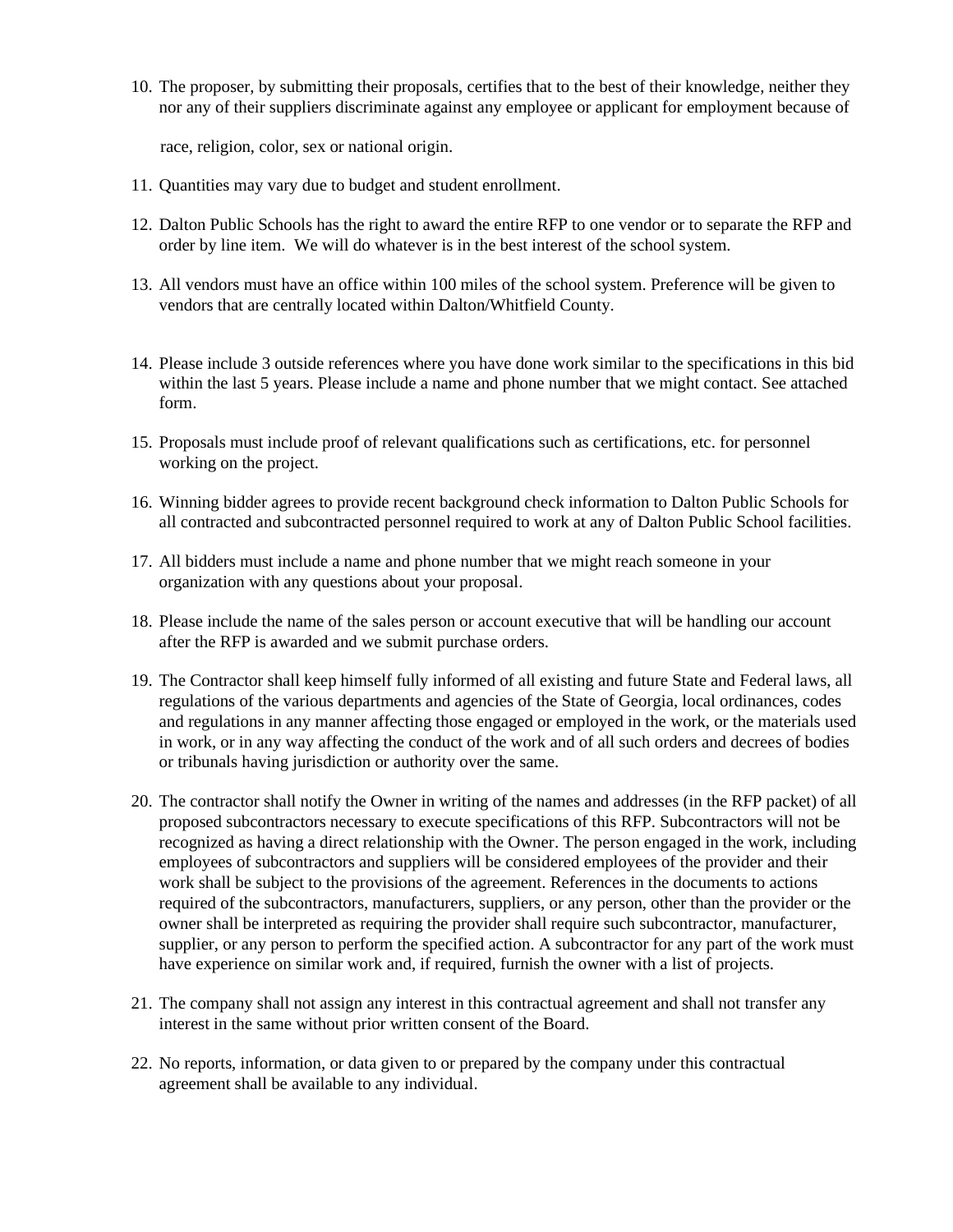- 23. No costs can be involved which are not specifically addressed in the proposal.
- 24. Pricing of goods must be itemized and clearly indicate manufacturer, model, and warranty and include a clear specification summary.
- 25. Pricing of services must be itemized and clearly indicate the service proposed.
- 26. Proposal will include no obligations for Dalton Public Schools to purchase a specific number of units or to purchase additional units from the awarded vendor of this contract.
- 27. If additional units are needed, pricing quoted shall remain effective for the entire length of the agreement.
- 28. **There is no estimated budget for this project.**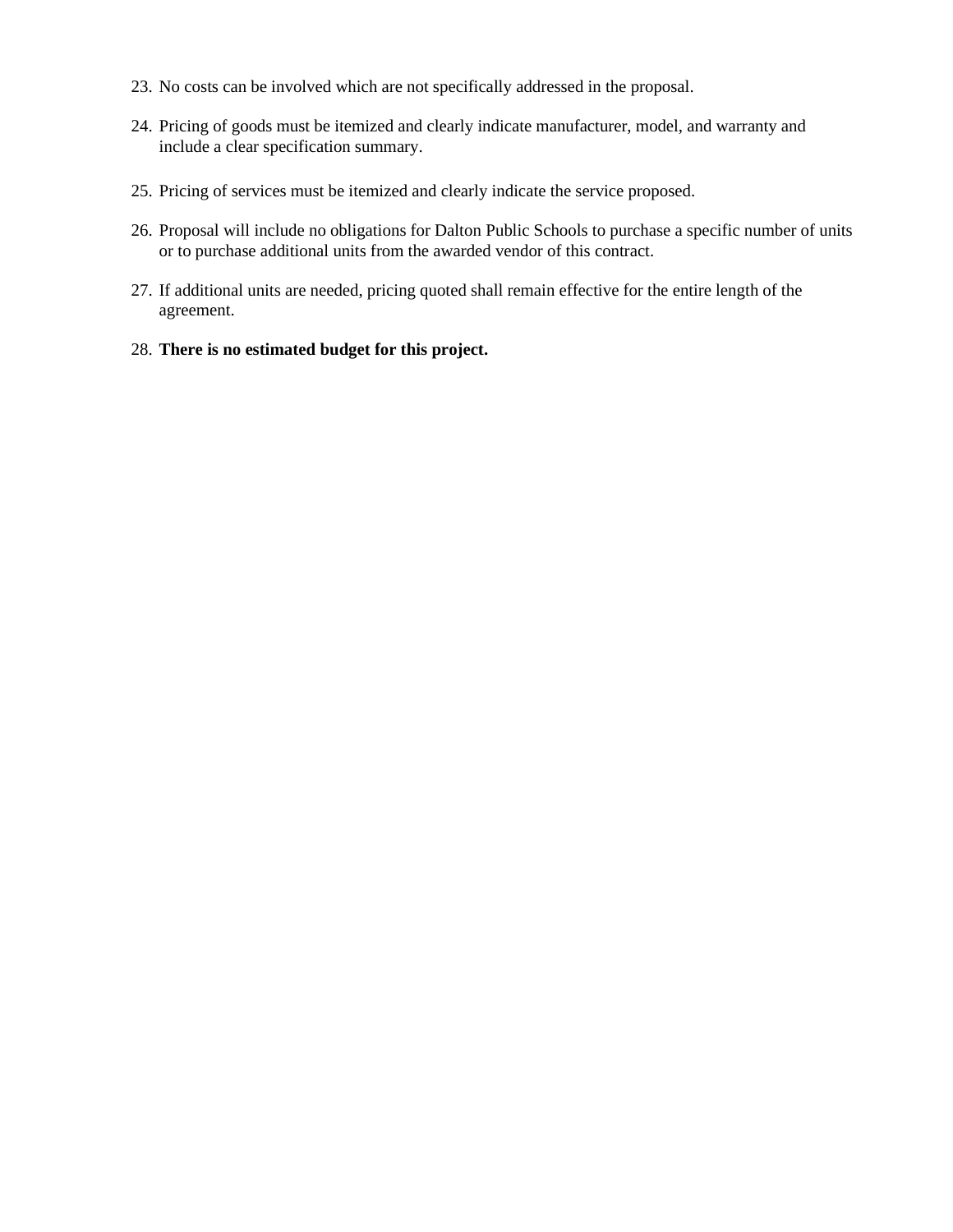## **Information on person preparing RFP packet for requested services:**

| Address of person preparing RFP                                                  |  |
|----------------------------------------------------------------------------------|--|
|                                                                                  |  |
|                                                                                  |  |
| Phone Number of the person in charge of our account ____________________________ |  |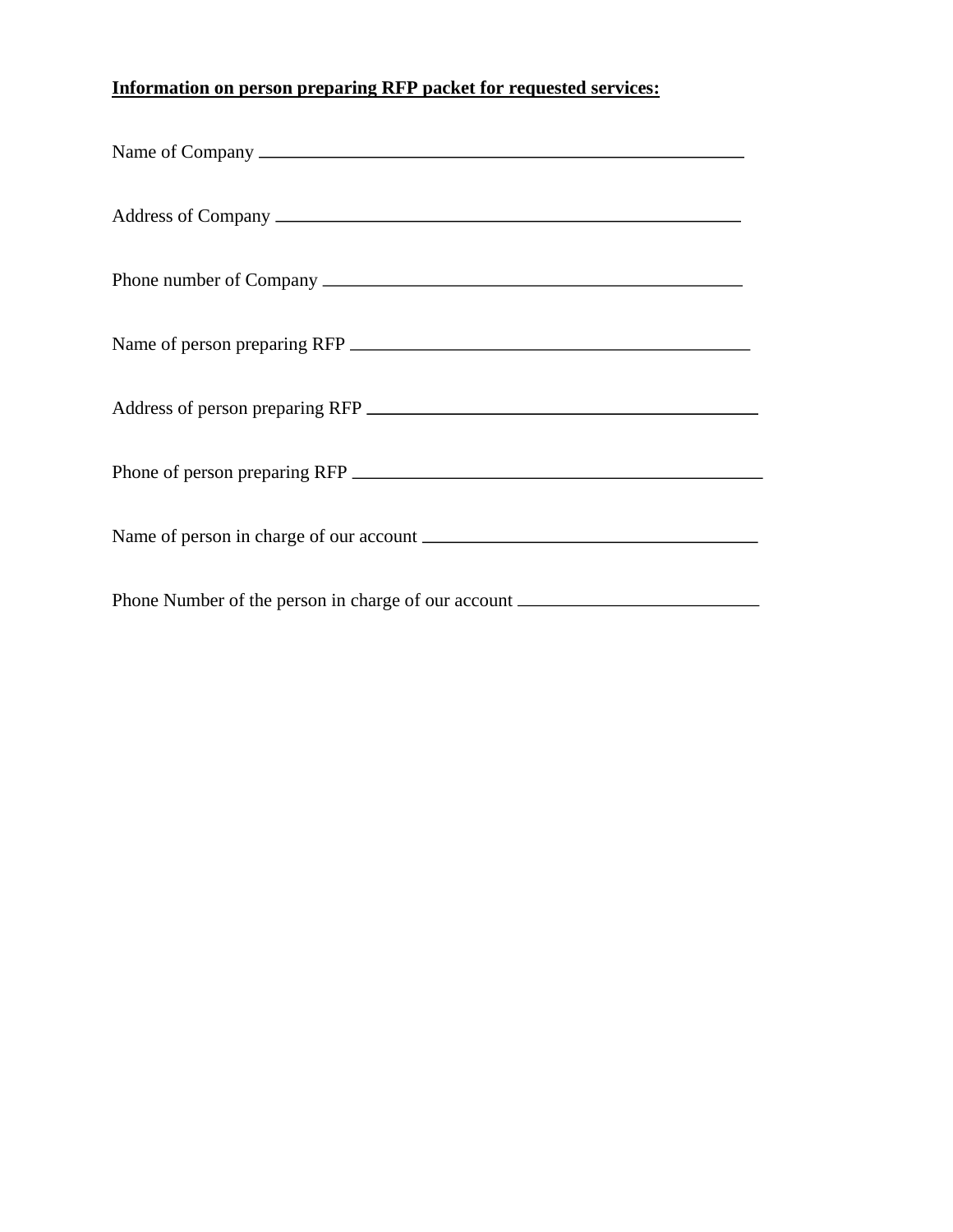### **Vendor Reference Sheet**

| Reference 1:                                   |  |                    |  |  |
|------------------------------------------------|--|--------------------|--|--|
| Company:                                       |  |                    |  |  |
| <b>Point of Contact Name:</b>                  |  | Phone:             |  |  |
| Email:                                         |  |                    |  |  |
| Description of Project:<br>(approx. 100 words) |  |                    |  |  |
| Reference 2:                                   |  |                    |  |  |
| Company:                                       |  |                    |  |  |
| <b>Point of Contact Name:</b>                  |  | Phone:             |  |  |
| Email:                                         |  |                    |  |  |
| Description of Project:<br>(approx. 100 words) |  |                    |  |  |
| Reference 3:                                   |  |                    |  |  |
| Company:                                       |  |                    |  |  |
| Point of Contact Name:                         |  | Phone:             |  |  |
| Email:                                         |  |                    |  |  |
| Description of Project:<br>(approx. 100 words) |  |                    |  |  |
| Completed By (Name):                           |  | Completed<br>Date: |  |  |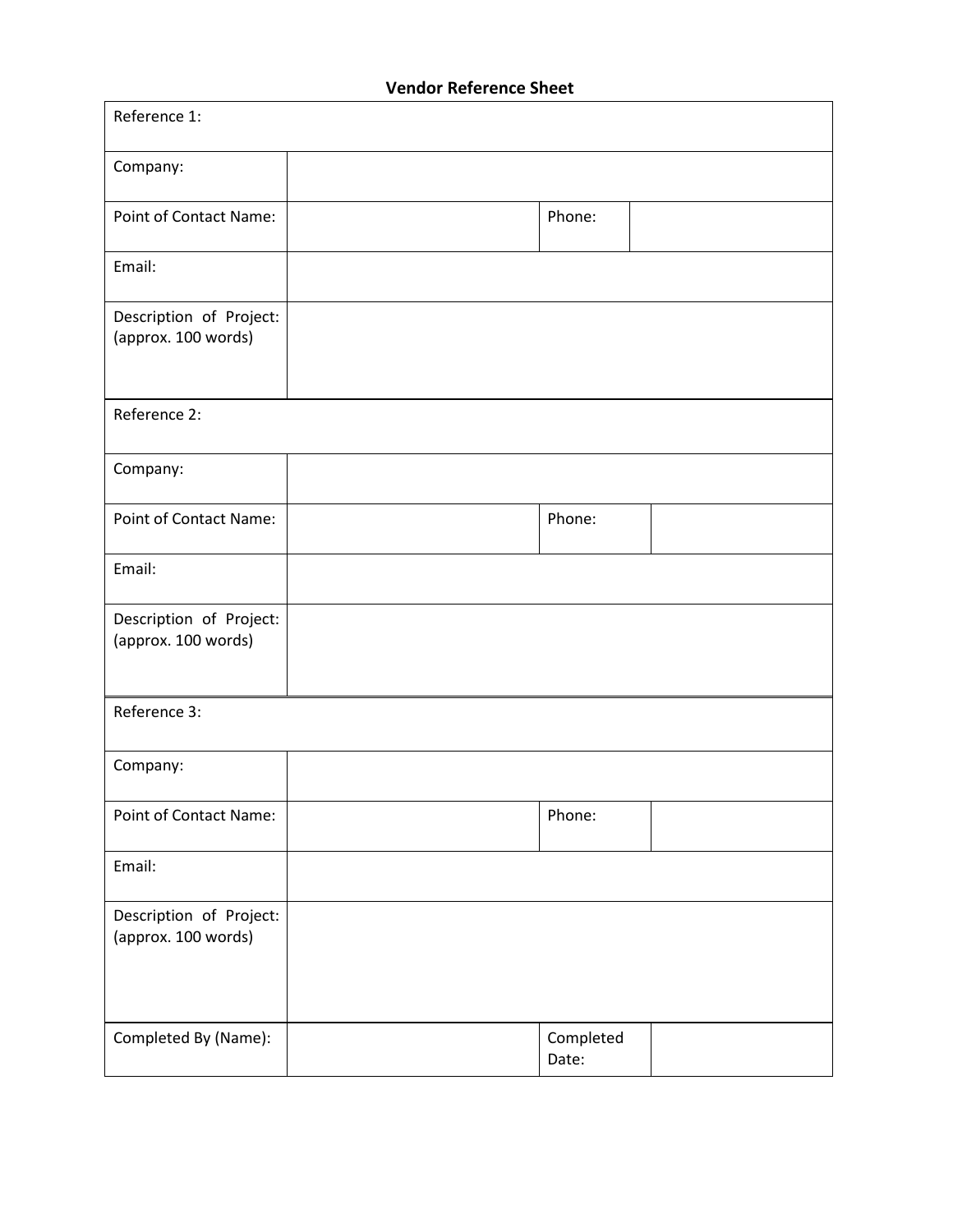### *PROPOSERS DECLARATION*

The proposer understands, agrees and warrants:

That the proposer has carefully read and fully understands the full scope of the specifications.

That the proposer has the capability to successfully undertake and complete the responsibilities and obligations in said specifications.

That the installer must have million-dollar general liability policy, proof of workers compensation on all workers, and proof of vehicle insurance that covers all vehicles on school property and proof of all insurances must be included in the RFP.

That this proposal may be withdrawn by requesting such withdrawal in writing at any time prior to **1pm on 03/04/2022 but** may not be withdrawn after such date and time.

That the Dalton Public School System reserves the right to reject any or all RFPS and to accept that RFP which will, in its opinion, best serve the public interest. The Dalton Public School System reserves the right to waive any technicalities and formalities in the proposals.

That by submission of this RFP the proposer acknowledges that the Dalton Public School System has the right to make any inquiry or investigation they deem appropriate to substantiate or supplement information supplied by the proposer.

If a partnership, a general partner must sign.

If a corporation, the authorized corporate officer(s) must sign and the corporate seal must be affixed to this bid.

### **PROPOSER**

| Name | Title |
|------|-------|
| Name | Title |

#### **AFFIX CORPORATE SEAL (If Applicable)**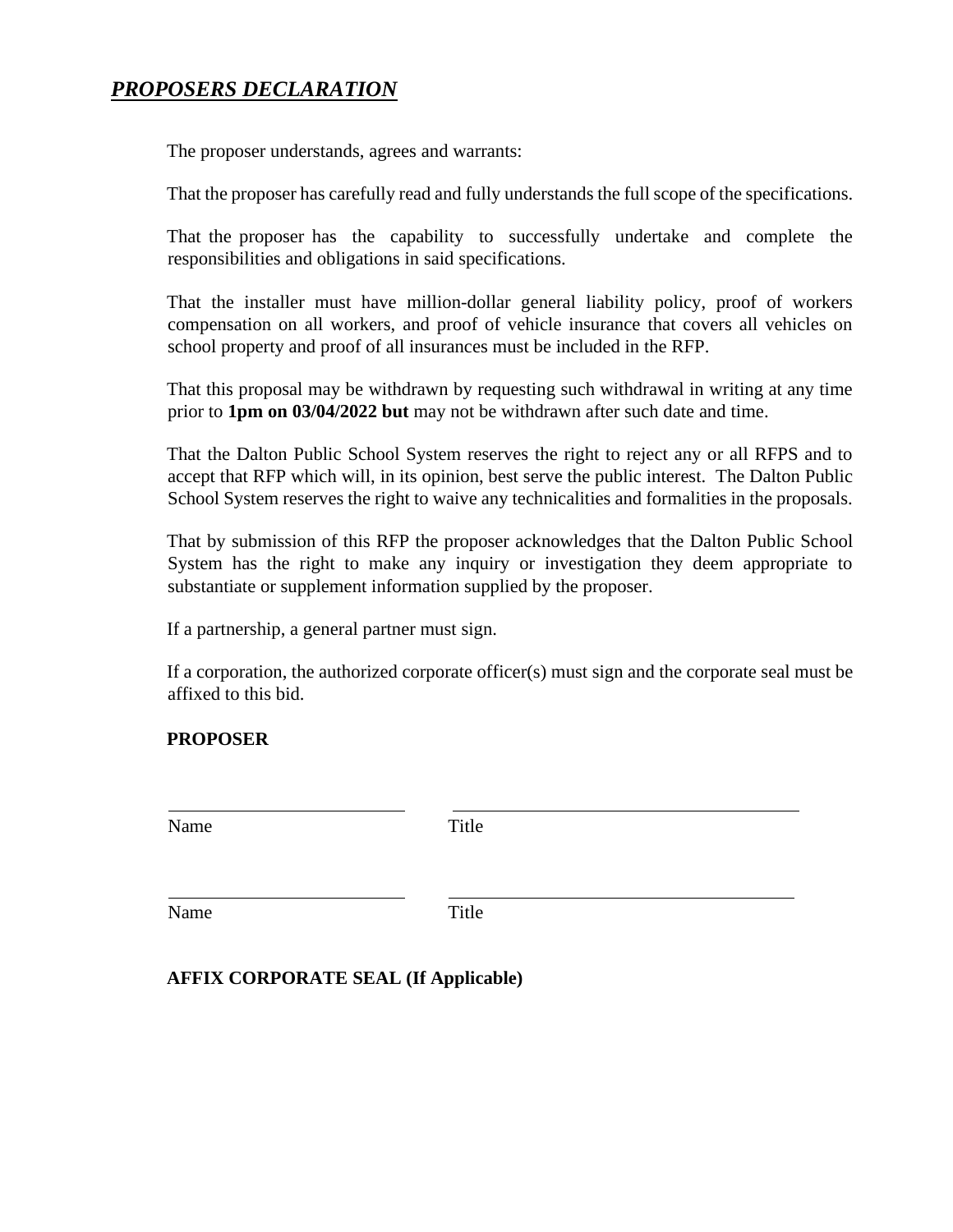### *CERTIFICATE OF NON-DISCRIMINATION*

In connection with the performance of work under this contract, the proposer agrees as follows:

The proposer agrees not to discriminate against any employee or applicant for employment because of race, creed, color, sex, national origin, ancestry, or disability. The vendor shall take affirmative action to ensure that employees are treated without regard to their race, creed, color, sex, national origin, ancestry, or disability. Such action shall include, but not be limited to the following: employment, upgrading, demotion, transfer, recruiting or recruitment, advertising, lay-off or termination, rates of pay or other compensation and selection for training, including apprenticeship.

In the event of the proposers' non-compliance with this non-discrimination clause, the contract may be canceled or terminated by the Dalton Public School System. The proposer may be declared, by the school system, ineligible for further contracts with the Dalton Public School System until satisfactory proof of intent to comply shall be made by the vendor.

The proposer agrees to include this non-discrimination clause in any sub-contracts connected with the performance of this agreement.

**PROPOSER**

**SIGNATURE**

**TITLE**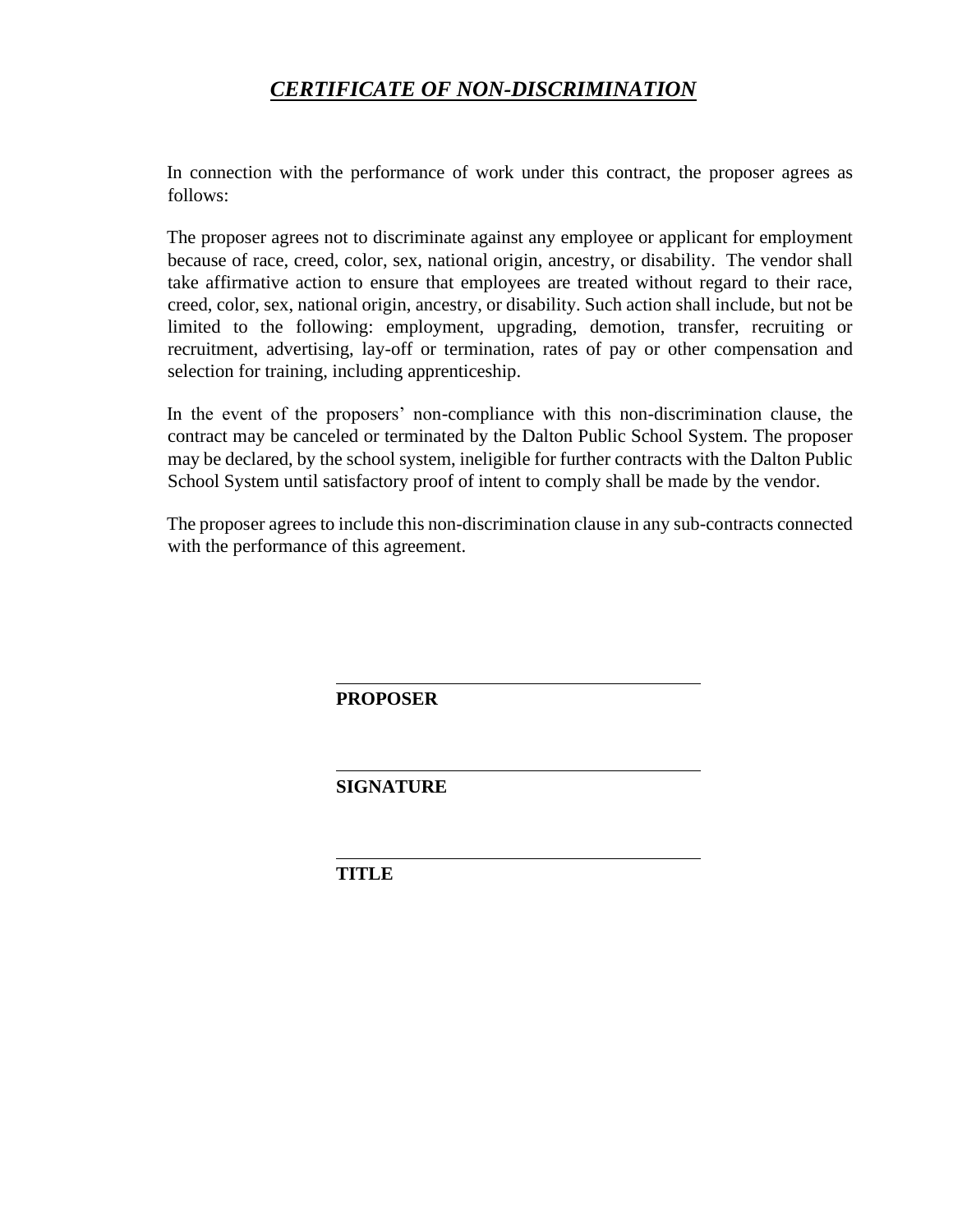### *NON-COLLUSION AFFIDAVIT*

The following affidavit is to accompany the RFP:

**STATE OF**

**COUNTY OF**

**Owner, Partner or Officer of Firm**

**Company Name, Address, City and State**

Being of lawful age, being first duly sworn, on oath says that he/she is the agent authorized by the proposer to submit the attached bid. Affidavit further states as bidder, that they have not been a party to any collusion among bidders in restraint of competition by agreement to propose at a fixed price or to refrain from proposing; or with any office of the Dalton Public School System, or any of their employees as to quantity, quality or price in the prospective contract; or any discussion between proposers and any official of the Dalton Public School System, or any of their employees concerning exchange of money or other things of value for special consideration in submitting a sealed RFP for:

| FIRM NAME                                     |  |
|-----------------------------------------------|--|
|                                               |  |
| <b>TITLE</b>                                  |  |
| Subscribed and sworn to before me this day of |  |

**NOTARY PUBLIC**

i,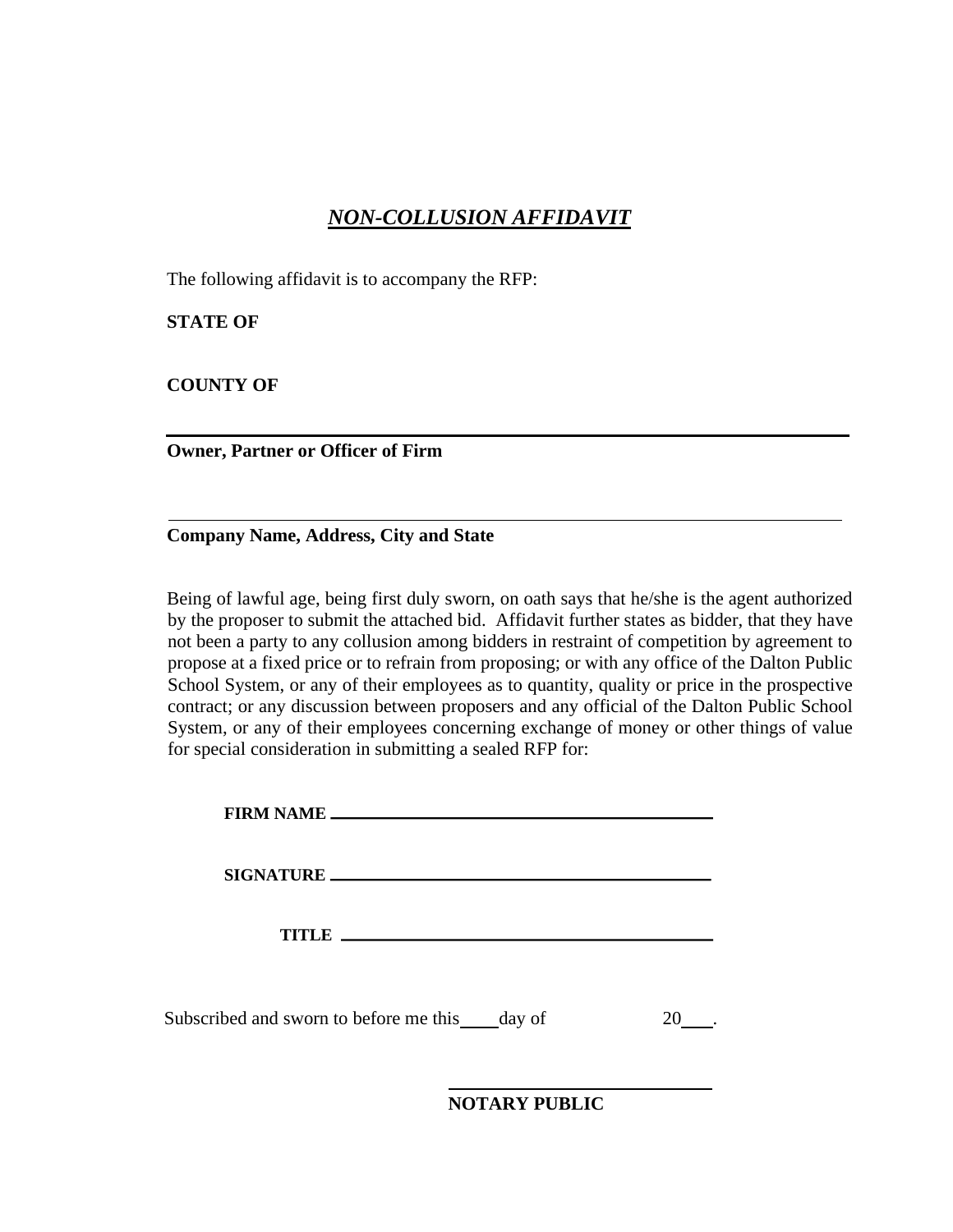### *STATE OF GEORGIA PROMPT PAY ACT AFFIDAVIT*

#### *THIS AFFIDAVIT IS TO ACCOMPANY THE RFP*

GEORGIA PROMPT PAY ACT: The Georgia Prompt Pay Act was enacted by the General Assembly in 1994 and took effect January 1, 1995. This act requires owners to pay contractors within 15 days of receipt of a pay request by the owner or the owner's representative. If payment is not made the owner shall pay the contractor 1% per month interest on the

delayed payment. Additionally, the contractor must pay subcontractors within 10 days of receipt of payment from the owner.

This Act is Code Section 13-11-1 (Georgia Laws of 1994, p. 1398 par. 4)

20

| Signature |  |
|-----------|--|
|           |  |
|           |  |
|           |  |

Notary Public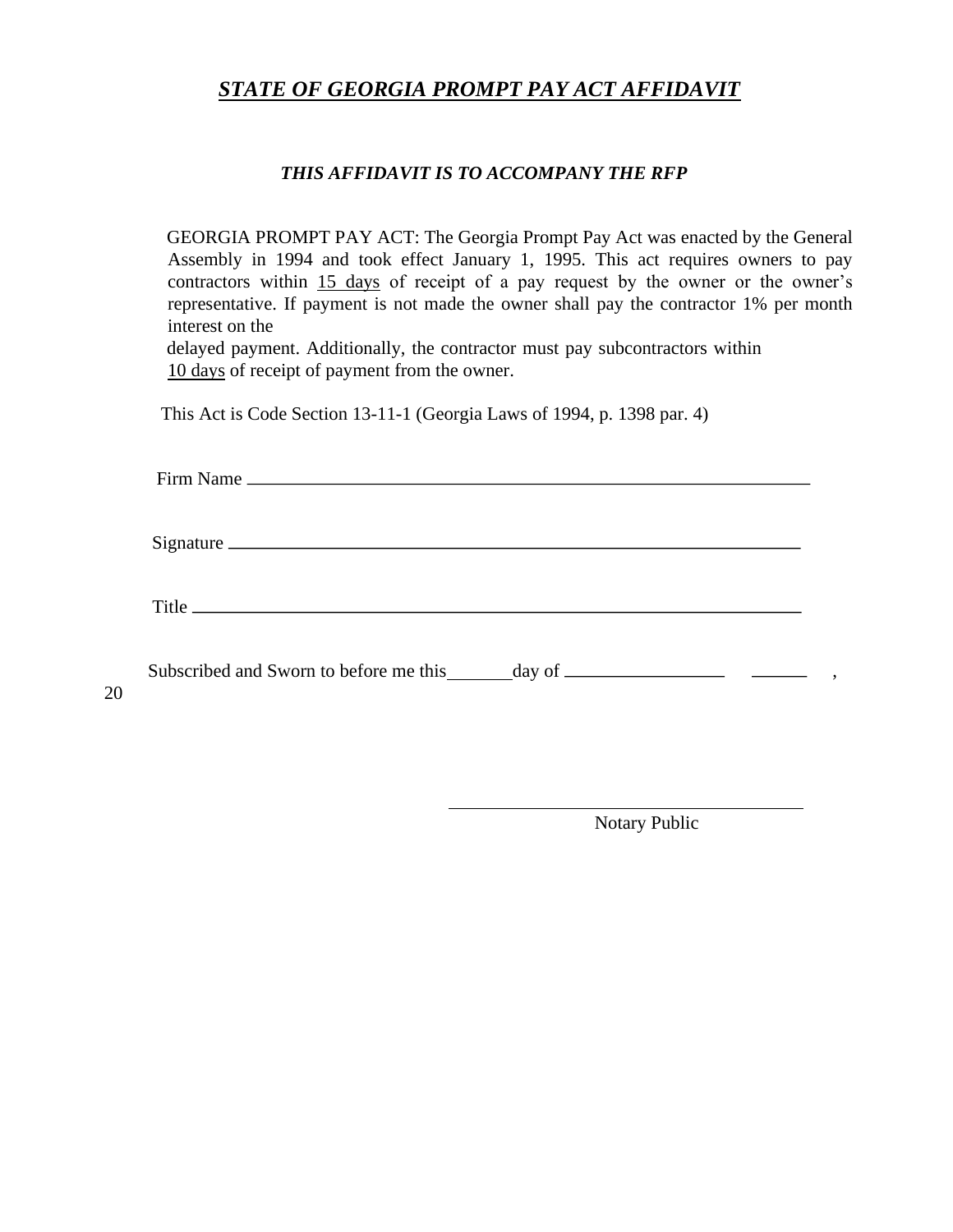

#### **Request for Taxpayer Identification Number and Certification**

**Give Form to the** requester. Do not send to the IRS.

Name (as shown on your income tax return)

| $\overline{\mathbf{c}}$                                                                                                                                                                                                                                                                                                                                                                                                                                | Businass name/disregarded entity name, if different from above                                                                                                                                                                                                                                                                                                                                                                                                                                                                                                                                                                                           |                                                                                                                                                                                                                                                            |                                                                                                                                                                        |  |  |
|--------------------------------------------------------------------------------------------------------------------------------------------------------------------------------------------------------------------------------------------------------------------------------------------------------------------------------------------------------------------------------------------------------------------------------------------------------|----------------------------------------------------------------------------------------------------------------------------------------------------------------------------------------------------------------------------------------------------------------------------------------------------------------------------------------------------------------------------------------------------------------------------------------------------------------------------------------------------------------------------------------------------------------------------------------------------------------------------------------------------------|------------------------------------------------------------------------------------------------------------------------------------------------------------------------------------------------------------------------------------------------------------|------------------------------------------------------------------------------------------------------------------------------------------------------------------------|--|--|
| page<br>Specific instructions on<br>Print or type                                                                                                                                                                                                                                                                                                                                                                                                      | Check appropriate box for federal tax classification:<br>C Corporation<br>S Corporation<br>Individual/sole propriator                                                                                                                                                                                                                                                                                                                                                                                                                                                                                                                                    | Examptions (see instructions):                                                                                                                                                                                                                             |                                                                                                                                                                        |  |  |
|                                                                                                                                                                                                                                                                                                                                                                                                                                                        | Limited liability company. Enter the tax classification (C=C corporation, S=S corporation, P=partnership) ▶                                                                                                                                                                                                                                                                                                                                                                                                                                                                                                                                              | Exampt payee code (if any)<br>Examption from FATCA reporting<br>code (if any)                                                                                                                                                                              |                                                                                                                                                                        |  |  |
|                                                                                                                                                                                                                                                                                                                                                                                                                                                        | Other (see instructions)                                                                                                                                                                                                                                                                                                                                                                                                                                                                                                                                                                                                                                 |                                                                                                                                                                                                                                                            |                                                                                                                                                                        |  |  |
|                                                                                                                                                                                                                                                                                                                                                                                                                                                        | Address (number, street, and apt. or sulte no.)                                                                                                                                                                                                                                                                                                                                                                                                                                                                                                                                                                                                          |                                                                                                                                                                                                                                                            | Requester's name and address (optional)                                                                                                                                |  |  |
|                                                                                                                                                                                                                                                                                                                                                                                                                                                        |                                                                                                                                                                                                                                                                                                                                                                                                                                                                                                                                                                                                                                                          |                                                                                                                                                                                                                                                            |                                                                                                                                                                        |  |  |
| Sep                                                                                                                                                                                                                                                                                                                                                                                                                                                    | City, state, and ZIP code                                                                                                                                                                                                                                                                                                                                                                                                                                                                                                                                                                                                                                |                                                                                                                                                                                                                                                            |                                                                                                                                                                        |  |  |
|                                                                                                                                                                                                                                                                                                                                                                                                                                                        | List account number(s) here (optional)                                                                                                                                                                                                                                                                                                                                                                                                                                                                                                                                                                                                                   |                                                                                                                                                                                                                                                            |                                                                                                                                                                        |  |  |
| Part I                                                                                                                                                                                                                                                                                                                                                                                                                                                 | <b>Taxpayer Identification Number (TIN)</b>                                                                                                                                                                                                                                                                                                                                                                                                                                                                                                                                                                                                              |                                                                                                                                                                                                                                                            |                                                                                                                                                                        |  |  |
|                                                                                                                                                                                                                                                                                                                                                                                                                                                        | Enter your TIN In the appropriate box. The TIN provided must match the name given on the "Name" line                                                                                                                                                                                                                                                                                                                                                                                                                                                                                                                                                     |                                                                                                                                                                                                                                                            | Social security number                                                                                                                                                 |  |  |
|                                                                                                                                                                                                                                                                                                                                                                                                                                                        | to avoid backup withholding. For individuals, this is your social security number (SSN). However, for a<br>resident allen, sole proprietor, or disregarded entity, see the Part I Instructions on page 3. For other<br>entities, it is your employer identification number (EIN). If you do not have a number, see How to get a                                                                                                                                                                                                                                                                                                                          |                                                                                                                                                                                                                                                            |                                                                                                                                                                        |  |  |
|                                                                                                                                                                                                                                                                                                                                                                                                                                                        | TIN on page 3.                                                                                                                                                                                                                                                                                                                                                                                                                                                                                                                                                                                                                                           |                                                                                                                                                                                                                                                            |                                                                                                                                                                        |  |  |
|                                                                                                                                                                                                                                                                                                                                                                                                                                                        | Note. If the account is in more than one name, see the chart on page 4 for guidelines on whose<br>number to enter.                                                                                                                                                                                                                                                                                                                                                                                                                                                                                                                                       |                                                                                                                                                                                                                                                            | Employer identification number                                                                                                                                         |  |  |
|                                                                                                                                                                                                                                                                                                                                                                                                                                                        |                                                                                                                                                                                                                                                                                                                                                                                                                                                                                                                                                                                                                                                          |                                                                                                                                                                                                                                                            |                                                                                                                                                                        |  |  |
|                                                                                                                                                                                                                                                                                                                                                                                                                                                        |                                                                                                                                                                                                                                                                                                                                                                                                                                                                                                                                                                                                                                                          |                                                                                                                                                                                                                                                            |                                                                                                                                                                        |  |  |
| Part II                                                                                                                                                                                                                                                                                                                                                                                                                                                | Certification                                                                                                                                                                                                                                                                                                                                                                                                                                                                                                                                                                                                                                            |                                                                                                                                                                                                                                                            |                                                                                                                                                                        |  |  |
|                                                                                                                                                                                                                                                                                                                                                                                                                                                        | Under penalties of perjury, I certify that:<br>1. The number shown on this form is my correct taxpayer identification number (or I am waiting for a number to be issued to me), and                                                                                                                                                                                                                                                                                                                                                                                                                                                                      |                                                                                                                                                                                                                                                            |                                                                                                                                                                        |  |  |
|                                                                                                                                                                                                                                                                                                                                                                                                                                                        | Service (IRS) that I am subject to backup withholding as a result of a failure to report all interest or dividends, or (c) the IRS has notified me that I am<br>no longer subject to backup withholding, and<br>3. I am a U.S. citizen or other U.S. person (defined below), and                                                                                                                                                                                                                                                                                                                                                                         |                                                                                                                                                                                                                                                            |                                                                                                                                                                        |  |  |
|                                                                                                                                                                                                                                                                                                                                                                                                                                                        | 4. The FATCA code(s) entered on this form (if any) indicating that I am exempt from FATCA reporting is correct.                                                                                                                                                                                                                                                                                                                                                                                                                                                                                                                                          |                                                                                                                                                                                                                                                            |                                                                                                                                                                        |  |  |
|                                                                                                                                                                                                                                                                                                                                                                                                                                                        | Certification Instructions. You must cross out Item 2 above if you have been notified by the IRS that you are currently subject to backup withholding<br>because you have falled to report all interest and dividends on your tax return. For real estate transactions, item 2 does not apply. For mortgage<br>interest paid, acquisition or abandonment of secured property, cancellation of debt, contributions to an individual retirement arrangement (IRA), and<br>generally, payments other than Interest and dividends, you are not required to sign the certification, but you must provide your correct TIN. See the<br>instructions on page 3. |                                                                                                                                                                                                                                                            |                                                                                                                                                                        |  |  |
| Sign<br>Here                                                                                                                                                                                                                                                                                                                                                                                                                                           | <b>Signature of</b><br>U.S. person >                                                                                                                                                                                                                                                                                                                                                                                                                                                                                                                                                                                                                     | Data In                                                                                                                                                                                                                                                    |                                                                                                                                                                        |  |  |
|                                                                                                                                                                                                                                                                                                                                                                                                                                                        |                                                                                                                                                                                                                                                                                                                                                                                                                                                                                                                                                                                                                                                          |                                                                                                                                                                                                                                                            |                                                                                                                                                                        |  |  |
|                                                                                                                                                                                                                                                                                                                                                                                                                                                        | <b>General Instructions</b>                                                                                                                                                                                                                                                                                                                                                                                                                                                                                                                                                                                                                              |                                                                                                                                                                                                                                                            | withholding tax on foreign partners' share of effectively connected income, and<br>4. Certify that FATCA code(s) entered on this form (if any) indicating that you are |  |  |
|                                                                                                                                                                                                                                                                                                                                                                                                                                                        | Section references are to the Internal Revenue Code unless otherwise noted.                                                                                                                                                                                                                                                                                                                                                                                                                                                                                                                                                                              | exampt from the FATCA reporting, is correct.                                                                                                                                                                                                               |                                                                                                                                                                        |  |  |
| Future developments. The IRS has created a page on IRS.gov for information<br>about Form W-9, at www.irs.gov/w9. Information about any future developments<br>affacting Form W-9 (such as legislation enacted after we release it) will be posted                                                                                                                                                                                                      |                                                                                                                                                                                                                                                                                                                                                                                                                                                                                                                                                                                                                                                          | Note. If you are a U.S. person and a requester gives you a form other than Form<br>W-9 to request your TIN, you must use the requester's form if it is substantially<br>similar to this Form W-9.                                                          |                                                                                                                                                                        |  |  |
|                                                                                                                                                                                                                                                                                                                                                                                                                                                        | on that page.<br><b>Purpose of Form</b>                                                                                                                                                                                                                                                                                                                                                                                                                                                                                                                                                                                                                  | Definition of a U.S. person. For faderal tax purposes, you are considered a U.S.<br>person if you are:                                                                                                                                                     |                                                                                                                                                                        |  |  |
|                                                                                                                                                                                                                                                                                                                                                                                                                                                        |                                                                                                                                                                                                                                                                                                                                                                                                                                                                                                                                                                                                                                                          | . An individual who is a U.S. offizen or U.S. resident allen,                                                                                                                                                                                              |                                                                                                                                                                        |  |  |
| A parson who is required to file an information return with the IRS must obtain your<br>corract taxpayer identification number (TIN) to report, for example, income paid to<br>you, payments made to you in settlement of payment card and third party network<br>transactions, real estate transactions, mortgage interest you paid, acquisition or<br>abandonment of secured property, cancellation of debt, or contributions you made<br>to an IRA. |                                                                                                                                                                                                                                                                                                                                                                                                                                                                                                                                                                                                                                                          | * A partnership, corporation, company, or association created or organized in the<br>United States or under the laws of the United States,                                                                                                                 |                                                                                                                                                                        |  |  |
|                                                                                                                                                                                                                                                                                                                                                                                                                                                        |                                                                                                                                                                                                                                                                                                                                                                                                                                                                                                                                                                                                                                                          | * An estate (other than a foreign estate), or                                                                                                                                                                                                              |                                                                                                                                                                        |  |  |
|                                                                                                                                                                                                                                                                                                                                                                                                                                                        |                                                                                                                                                                                                                                                                                                                                                                                                                                                                                                                                                                                                                                                          | * A domestic trust (as defined in Regulations section 301.7701-7).                                                                                                                                                                                         |                                                                                                                                                                        |  |  |
|                                                                                                                                                                                                                                                                                                                                                                                                                                                        | Use Form W-9 only if you are a U.S. person (including a resident allen), to<br>provide your correct TIN to the person requesting it (the requester) and, when<br>applicable, to:                                                                                                                                                                                                                                                                                                                                                                                                                                                                         | Special rules for partnerships. Partnerships that conduct a trade or business in<br>the United States are generally required to pay a withholding tax under section:<br>1446 on any foreign partners' share of effectively connected taxable income from   |                                                                                                                                                                        |  |  |
| 1. Certify that the TIN you are giving is correct (or you are waiting for a number<br>to be issued).                                                                                                                                                                                                                                                                                                                                                   |                                                                                                                                                                                                                                                                                                                                                                                                                                                                                                                                                                                                                                                          | such business. Further, in certain cases where a Form W-9 has not been received,<br>the rules under section 1446 require a partnership to presume that a partner is a<br>foreign person, and pay the section 1446 withholding tax. Therefore, if you are a |                                                                                                                                                                        |  |  |
|                                                                                                                                                                                                                                                                                                                                                                                                                                                        | 2. Cortify that you are not subject to backup withholding, or                                                                                                                                                                                                                                                                                                                                                                                                                                                                                                                                                                                            | U.S. parson that is a partner in a partnership conducting a trade or business in the<br>United States, provide Form W-9 to the partnership to establish your U.S. status<br>and avoid section 1445 withholding on your share of partnership income.        |                                                                                                                                                                        |  |  |
|                                                                                                                                                                                                                                                                                                                                                                                                                                                        | 3. Claim exemption from backup withholding if you are a U.S. exempt payee. If<br>applicable, you are also certifying that as a U.S. person, your allocable share of                                                                                                                                                                                                                                                                                                                                                                                                                                                                                      |                                                                                                                                                                                                                                                            |                                                                                                                                                                        |  |  |

Cat. No. 10231X

3. Claim assemption from backup withholding if you are a U.S. exampt payes. If applicable, you are also certifying that as a U.S. parson, your allocable share of any partnership income from a U.S. trade or business is not

Form W-9 (Rev. 8-2013)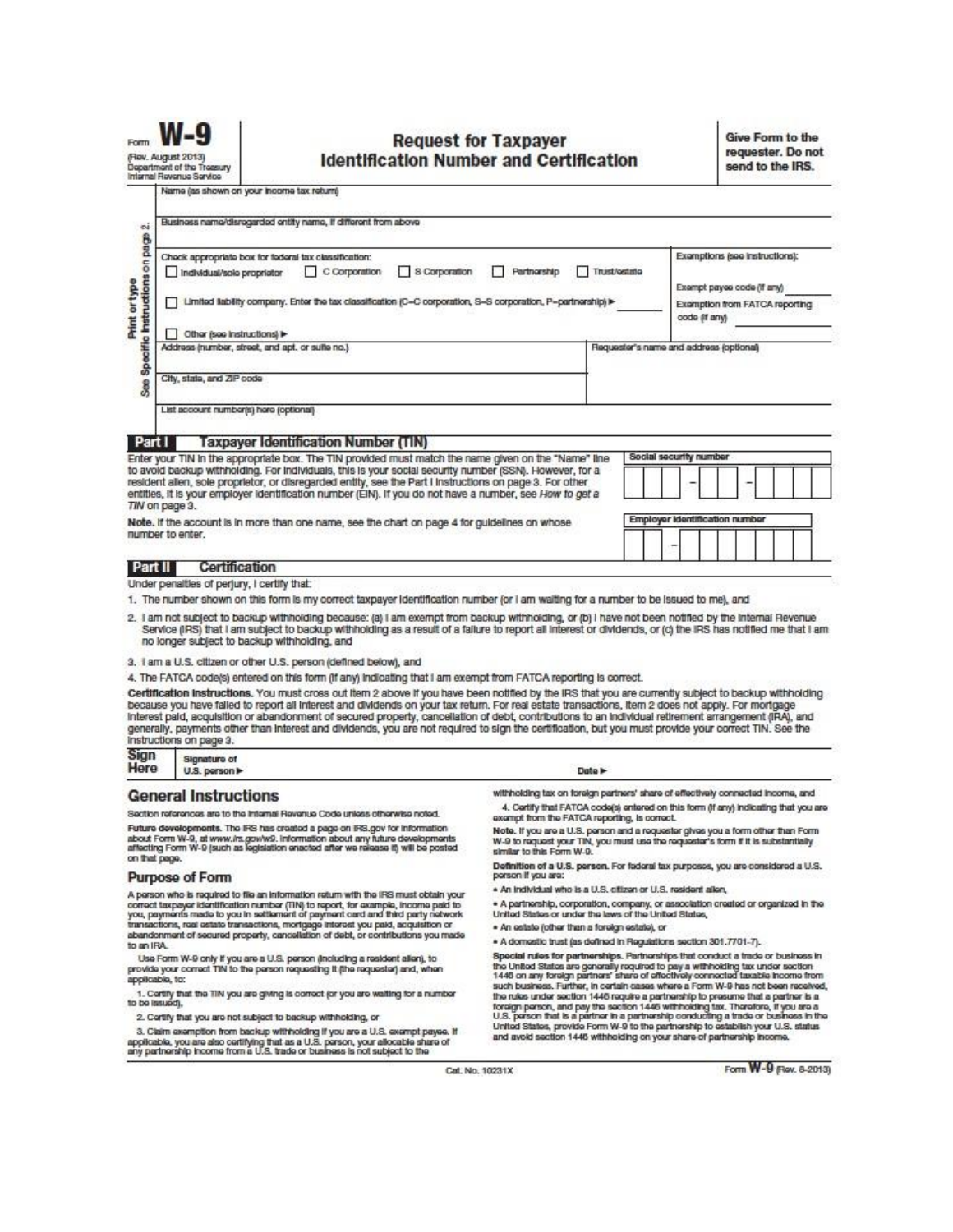#### CONTRACTOR AFFIDAVIT AND AGREEMENT

By executing this affidavit, the undersigned contractor verifies its compliance with O.C.G.A. 13-10-91, stating affirmatively that the individual, firm, or corporation which is contracting with Dalton Public Schools has registered with and is participating in a federal work authorization program<sup>\*</sup> [any of the electronic verification of work authorization programs operated by the United States Department of Homeland Security or any equivalent federal work authorization program operated by the United States Department of Homeland Security to verify information of newly hired employees, pursuant to the Immigration Reform and Control Act of 1986 (IRCA), P.L. 99-603], in accordance with the applicability provisions and deadlines established in O.C.G.A. 13-10-91.

The undersigned further agrees that, should it employ or contract with any subcontractor(s) in connection with the physical performance of services pursuant to this contract with Dalton Public Schools, contractor will secure from such subcontractor(s) similar verification of compliance with O.C.G.A. 13-10-91 on the Subcontractor Affidavit provided in Rule 300-10-01-.08 or substantially similar form. Contractor further agrees to maintain records of such compliance and provide a copy of each such verification to Dalton Public Schools at the time the subcontractor(s) is retained to perform such service.

EEV / Basic Pilot Program\* User Identification Number

BY: Authorized Officer or Agent Date (Contractor Name)

Title of Authorized Officer or Agent of Contractor

Printed name of Authorized Officer or Agent

SUBSCRIBED AND SWORN BEFORE ME ON THIS THE  $\mathrm{DAY~OF} \qquad \qquad \, \mathrm{,~201\_}$ 

Notary Public My Commission Expires:

<sup>\*</sup> As of the effective date of O.C.G.A. 13-10-91, the applicable federal work authorization program is the "EEV / Basic Pilot Program" operated by the U.S. Citizenship and Immigration Services Bureau of the U.S. Department of Homeland Security, in conjunction with the Social Security Administration (SSA)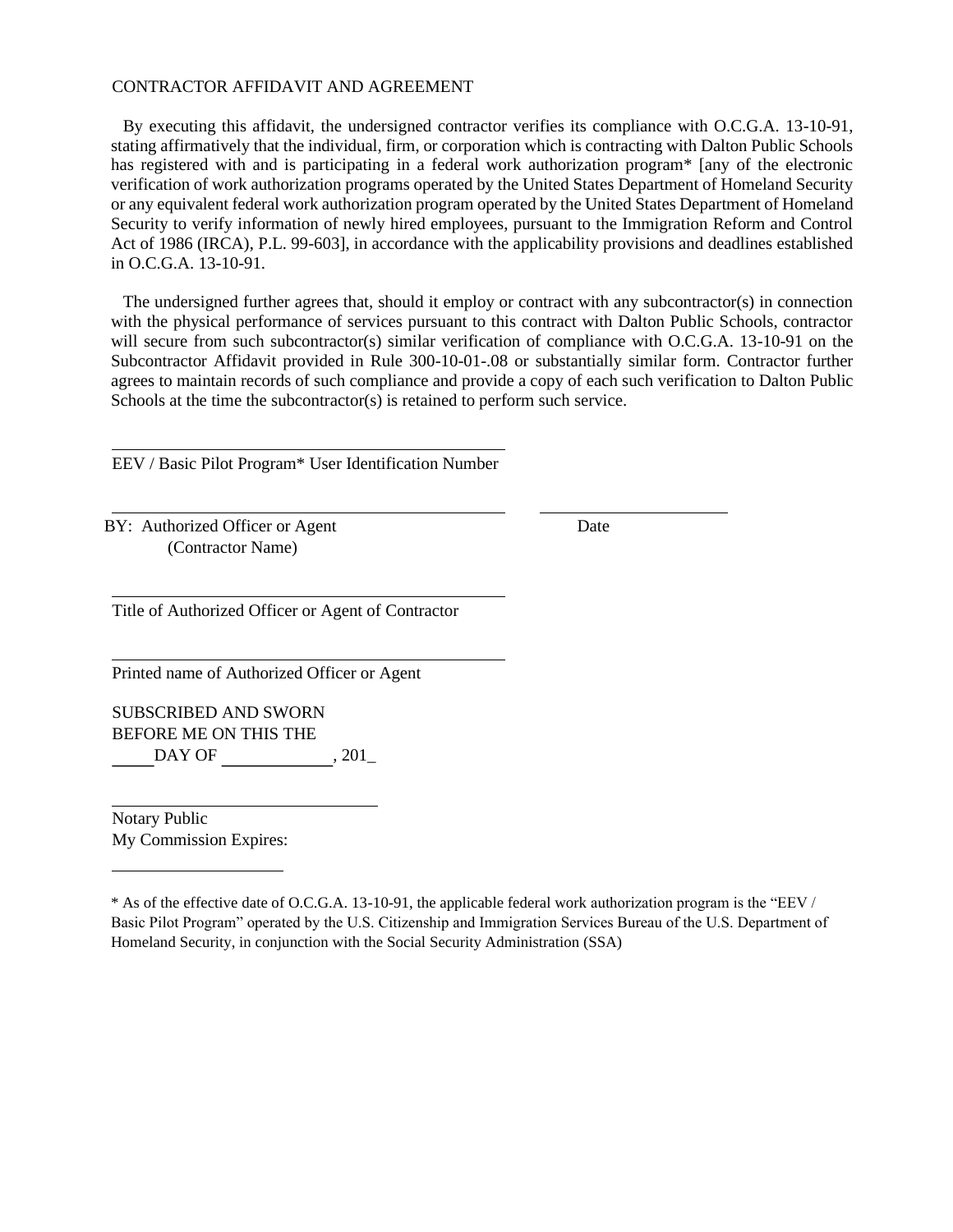### **Technical Specifications**

- Preferred Access Points for this implementation Juniper/MIST AP-45 for interior or equivalent and are required to meet/exceed technical specifications outlined within this RFP. This RFP encompasses multiple locations, so all line items and descriptions should be separated by individual campus. Dalton Public School's Network administrator will be the main point of contact and will be managing the project from the district's side.
- Proposal shall include itemized pricing and descriptions as separate line items, and separated by school for the hardware, licensing, and warranty listed below (or equivalent):
	- **Hardware, Licensing, and Warranty Coverage:**
		- o **Dalton Junior High / The Dalton Academy Campus:**
			- 134 Juniper/MIST branded Access Points, model AP-45.
			- Bid should include a 5-year warranty for each AP-45 access point. (134)
			- 134 2 service Cloud Subscription Licensing bundle for 5 years with SKU BAP45-2S-5Y-E
		- o **Westwood Elementary School:**
			- 52 Juniper/MIST branded Access Points, model AP-45.
			- Bid should include a 5-year warranty for each AP-45 access point. (52)
			- 52 2 service Cloud Subscription Licensing bundle for 5 years with SKU BAP45-2S-5Y-E
		- o **Roan Elementary School:**
			- 56 Juniper/MIST branded Access Points, model AP-45.
			- Bid should include a 5-year warranty for each AP-45 access point. (56)
			- 56 2 service Cloud Subscription Licensing bundle for 5 years with SKU BAP45-2S-5Y-E
- Proposal shall include Professional Services requested for this project should include itemized pricing and descriptions as separate line items, and separated by schools for the services listed below:

#### o **Removal, Installation, Documentation:**

- Careful removal of existing Aruba Access Points. Specific instructions will be provided by Dalton Public Schools.
- Installation of 134 new Juniper/MIST access points.
- Removal and installation numbers for each location are as follows:
	- **134 - for Dalton Junior High / The Dalton Academy campus**
	- **52 – for Westwood Elementary School**
	- **56 – Roan Elementary School**
- Most access point installations will not require a ladder taller than 8ft and will be on standard ceiling grid. Minimal installs will be on gym walls and will be inside protective enclosures provided by Dalton Public School's IT department.
- Installers are to keep documentation during the installation process and provide it to Dalton Public Schools for configuration, and inventory purposes. Dalton Public Schools will provide winning bidder with specific documentation needed during the project kick-off call.
- Configuration services are not required for this proposal.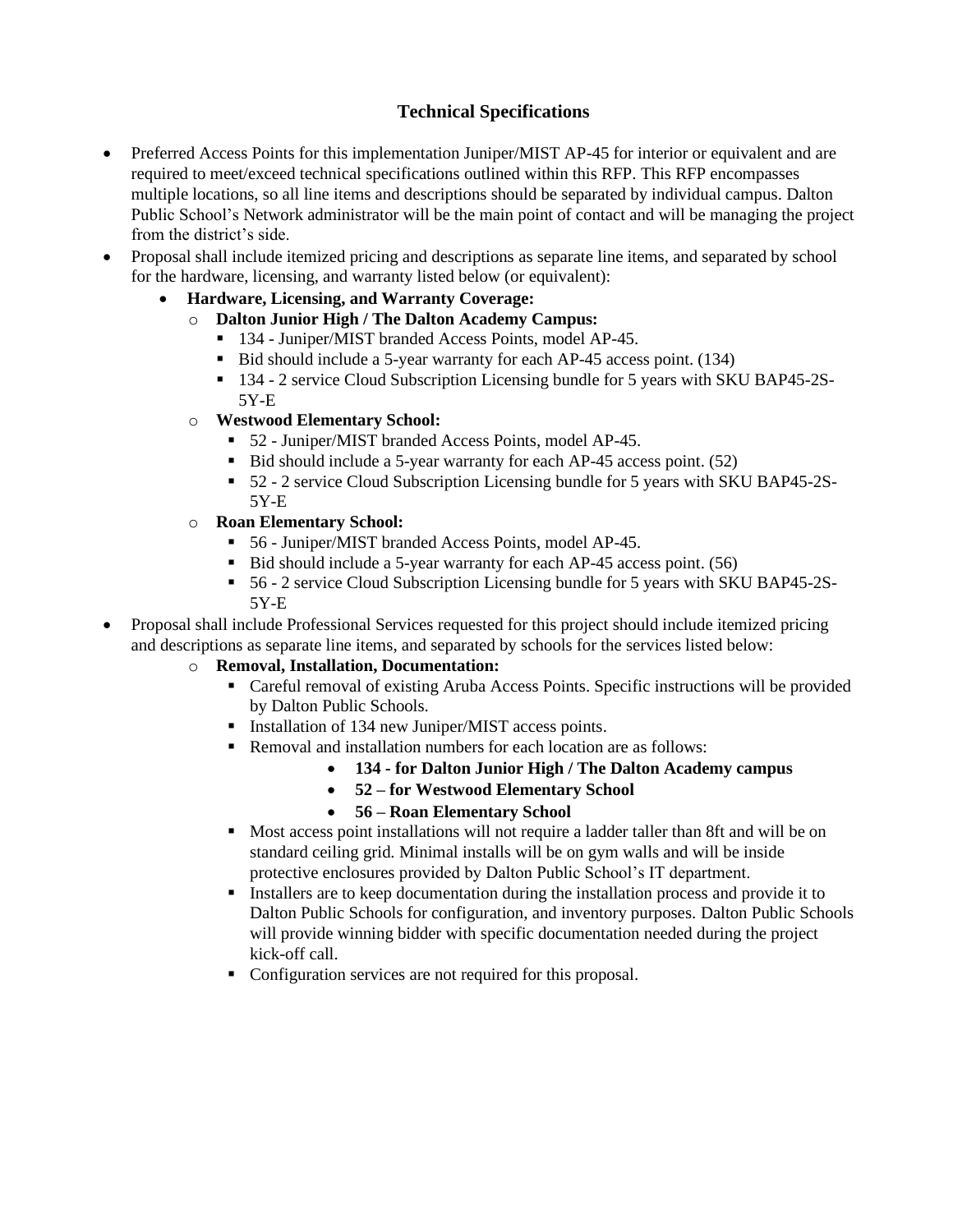| <b>Criteria</b>                                  | $\overline{\mathbf{5}}$                                                                                                                                                                                                                                                                                | $\overline{\mathbf{4}}$                                                                                                                                                                                                                                                                                  | 3                                                                                                                                                        | $\overline{2}$                                                                                                                                                  | $\mathbf{1}$                                                                                                                                                   | $\mathbf{o}$                                                                                              |
|--------------------------------------------------|--------------------------------------------------------------------------------------------------------------------------------------------------------------------------------------------------------------------------------------------------------------------------------------------------------|----------------------------------------------------------------------------------------------------------------------------------------------------------------------------------------------------------------------------------------------------------------------------------------------------------|----------------------------------------------------------------------------------------------------------------------------------------------------------|-----------------------------------------------------------------------------------------------------------------------------------------------------------------|----------------------------------------------------------------------------------------------------------------------------------------------------------------|-----------------------------------------------------------------------------------------------------------|
| Pricing 50%                                      | All proposals will be ranked based on total cost. The proposal with the lowest total cost will get the highest<br>score. The proposal with the highest total cost will get the lowest score on a scale of 1 to 10.                                                                                     |                                                                                                                                                                                                                                                                                                          |                                                                                                                                                          |                                                                                                                                                                 |                                                                                                                                                                |                                                                                                           |
| <b>Technical</b><br><b>Specifications</b><br>40% | All proposed<br>equipment<br>exceeded stated<br>minimum<br>technical<br>specifications.                                                                                                                                                                                                                | All proposed<br>equipment met<br>stated<br>minimum<br>technical<br>specifications.<br>All proposed<br>equipment was<br>the brand listed.                                                                                                                                                                 | Proposed<br>equipment met<br>stated<br>minimum<br>technical<br>specifications,<br>but proposed<br>equipment was<br>not the<br>preferred brand<br>listed. | More than half.<br>but not all of<br>the proposed<br>equipment met<br>stated<br>minimum<br>technical<br>specifications.                                         | Less than half of<br>the proposed<br>equipment met<br>stated minimum<br>technical<br>specifications.                                                           | Proposed<br>equipment did<br>not meet stated<br>minimum<br>technical<br>specifications.                   |
| <b>DPS Prior</b><br><b>Experience</b><br>10%     | DPS experience<br>with vendor was<br>very positive.<br>Vendor<br>exceeded the<br>expectations by<br>completing the<br>project before<br>deadline.<br>Customer<br>service was<br>exemplary.<br>Vendor<br>provided<br>satisfactory<br>onsite<br>management.<br>Additional<br>solutions were<br>proposed. | DPS experience<br>with vendor<br>was positive.<br>Vendor<br>completed<br>work as<br>requested in<br>the time frame<br>agreed upon<br>and was done to<br>the satisfaction<br>of the District.<br>Vendor<br>provided<br>satisfactory<br>onsite<br>management.<br>Additional<br>solutions were<br>proposed. | DPS has had no<br>experience with<br>this vendor                                                                                                         | DPS experience<br>was negative.<br>Vendor<br>completed<br>work as<br>requested in<br>the time agreed<br>upon but not to<br>the satisfaction<br>of the District. | DPS experience<br>with vendor very<br>negative.<br>Vendor did not<br>complete work<br>as<br>expected/agreed<br>upon to the<br>satisfaction of<br>the District. | DPS experience<br>with vendor was<br>extremely<br>negative.<br>Vendor did not<br>complete stated<br>work. |

### **BID EVALUATION RUBRIC**